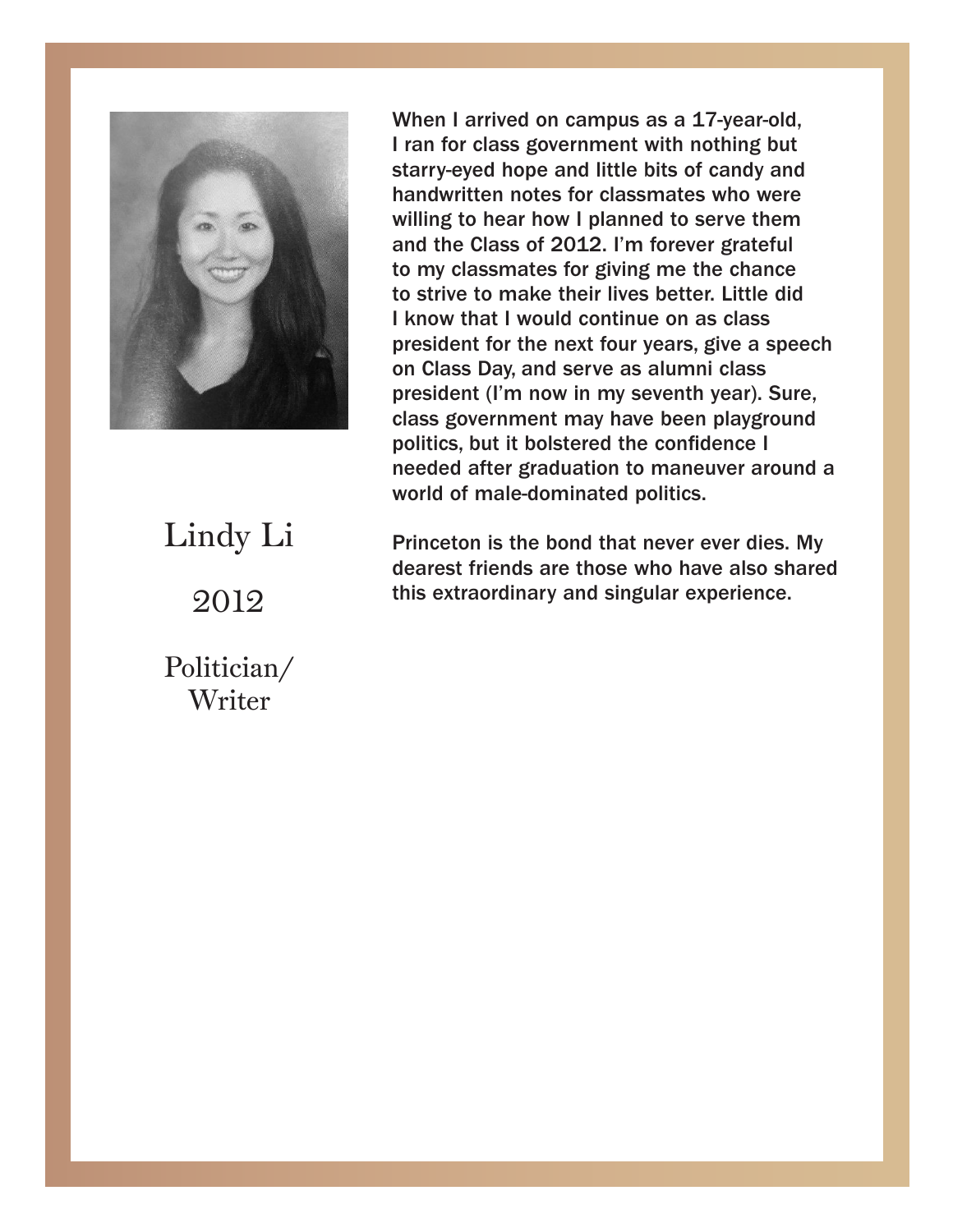

Emmanuella (Isabelia)<br>Nogues  $2015$ Isabelle-(Isabella)

 $\mathbf{C}$   $\mathbf{C}$   $\mathbf{C}$ 2015 Mathematician/ Daughter Scientist/ Violinist/

My undergraduate career at Princeton paved My undergraduate career at Princeton paved the way for my growth as an independent the way for my growth as an independent scholar. Not only was I fortunate to receive scholar. Not only was I fortunate to receive strong academic training, but I also received strong academic training, but I also received invaluable research opportunities, which invaluable research opportunities, which allowed me to translate my newly acquired allowed me to translate my newly acquired skills into original work. skills into original work.

In my courses at Princeton, much of what I In my courses at Princeton, much of what I learned derived not only from my instructors learned derived not only from my instructors and textbooks, but also from my peers. The and textbooks, but also from my peers. The strong culture of collaboration – evidenced strong culture of collaboration – evidenced through homework review sessions and group through homework review sessions and group attendance of office hours – enhanced my sense of belonging in the broader academic sense of belonging in the broader academic community at Princeton. By frequently studying community at Princeton. By frequently studying with my classmates, I was exposed to diverse with my classmates, I was exposed to diverse yet complementary perspectives, which would yet complementary perspectives, which would ultimately enrich my research in my area of study, Mathematics. study, Mathematics. attendance of office hours – enhanced my

support from the faculty. I am eternally grateful to Dr. Christine Taylor, my mentor, and to my thesis advisors, Dr. Manjul Bhargava (2014 Fields Medal Laureate) and Dr. Ana Caraiani. Their advice allowed me to push against the boundaries of established knowledge with greater confidence, a skill I have found most crucial in my subsequent research as a Biostatistician. In the Math Department, I received invaluable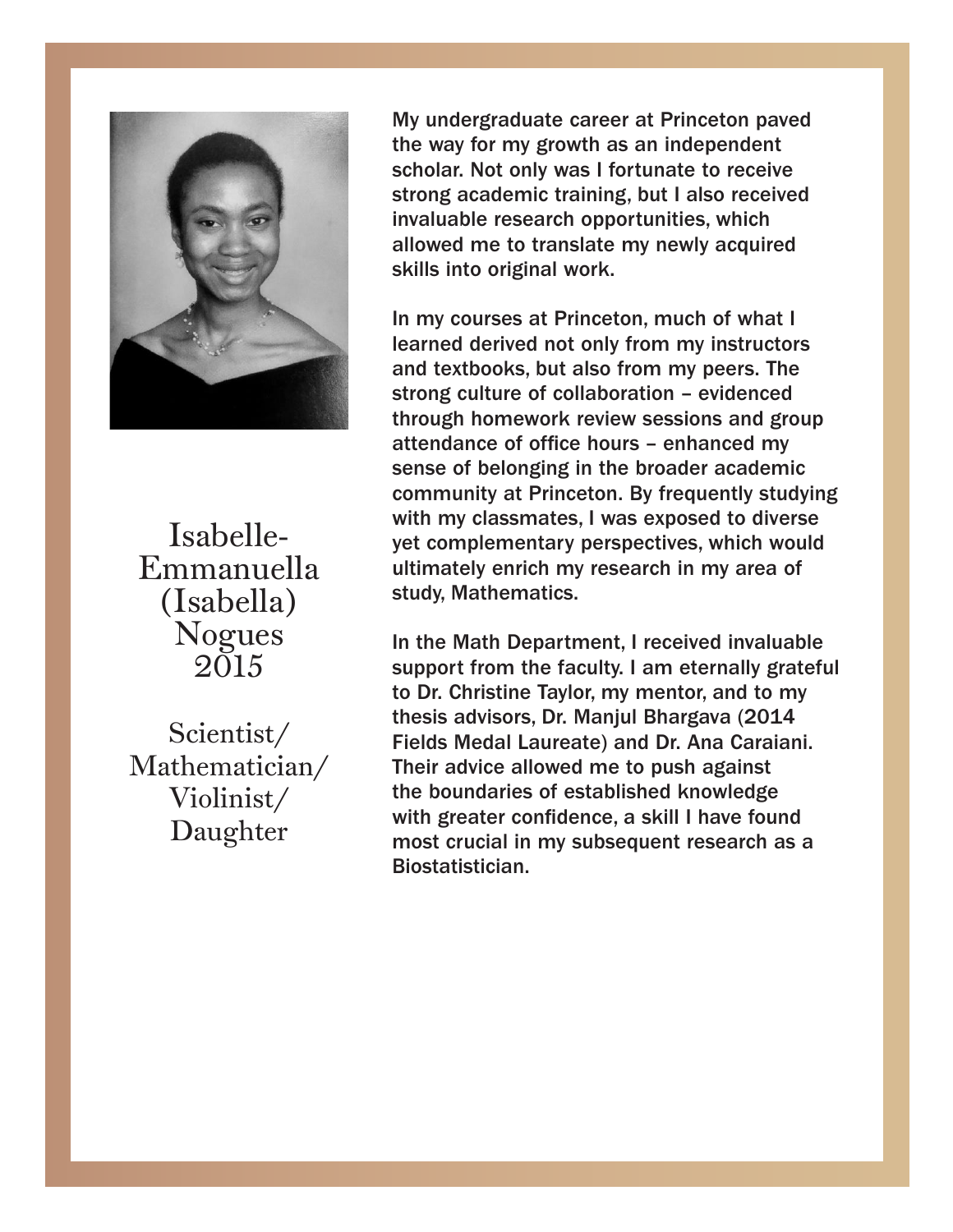

## Becca Noelle Becca Noelle Keener

 $201$ 2017

PhD Student/ Training Friend/ Adventurer-in-

The world Princeton opened up to me was The world Princeton opened up to me was foreign territory. While others seemed to have foreign territory. While others seemed to have arrived knowing the landscape and deftly arrived knowing the landscape and deftly navigating its jagged edges, I was quaking in front of them with unknowing terror. Worse than this paralysis was knowing how much I didn't know. I channeled all my energy into creating a map of the fandscape so exhaustive<br>that there wouldn't be so much as a pothole mas more meaning so exhibition as a permeter of the landscape of the landscape of the landscape of the landscape of the landscape of the landscape of the landscape of the landscape of the landscape of the landscape of the everything before doing anything. navigating its jagged edges, I was quaking in creating a map of the landscape so exhaustive

was unprepared to do deep to do get to the control was unpresented to know the control was uncertainty of the c rime and body were obstactes. Thrie was<br>the engine of possibility but there was never journey but it needed to be tyrannized into submission. Head down, shoulders hunched,<br>avec an the clock: Lireaed the eutlines of eyes on the clock. That can be outlines of the terrain, paced around the periphery, and mimicked the movements of the confident. Time and body were obstacles. Time was enough; my body was the vehicle for the eyes on the clock: I traced the outlines of

submission. Head down, shoulders hunched, It took the disquiet of inefficacy, the<br>compassion of mentors, and the joy of  $t_{\text{c}}$  community to draw me down from my watchtower and loose me from my ritualized. new ways and before I felt ready—step by step, compassion of mentors, and the joy of mentors, and the joy of mentors, and the joy of mentors, and the joy of It took the disquiet of inefficacy, the confinement. I gradually learned to move in day by day.

From disassociated map-maker to savvy adventurer, I learned how to bring my vision to **and the frame of the frame of the frame of the frame of the frame** life at Princeton—to speak and move it into<br>existence new ways and before I felt ready—step, by step, and by step, and existence.

While I still hear the siren song of my or bittersweet embournent from my time at<br>Princeton to draw me back down to the land of terrible, wonderful uncertainty. The state of the state of the state of the state of the state of the state of supraterranean perch, I have the lingering taste of bittersweet embodiment from my time at

life at Princeton—to speak and move it into

While I still hear the siren song of my siren song of my siren song of my siren song of my siren song